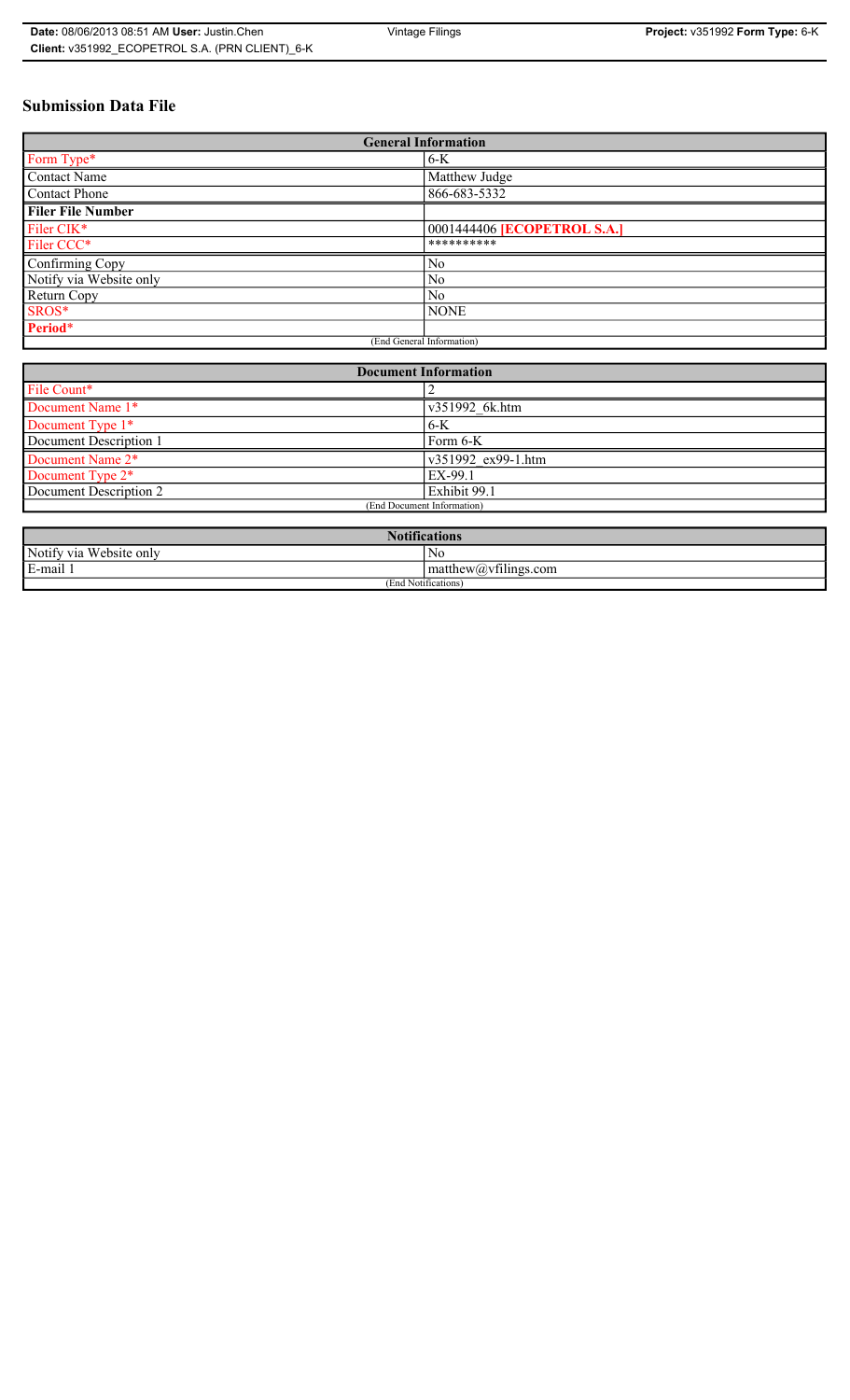## **SECURITIES AND EXCHANGE COMMISSION Washington, D.C. 20549**

**FORM 6-K REPORT OF FOREIGN PRIVATE ISSUER PURSUANT TO RULE 13a-16 OR 15d-16 OF THE SECURITIES EXCHANGE ACT OF 1934**

August, 2013

Commission File Number: 333-153452

**ECOPETROL S.A.**

*(Exact name of registrant as specified in its Charter)*

Carrera 13 No. 36 – 24 BOGOTA – REPUBLIC OF COLOMBIA *(Address of registrant's principal executive offices)*

Indicate by check mark whether the registrant files or will file annual reports under cover Form 20-F or Form 40-F.

Form 20-F  $\boxtimes$  Form 40-F  $\Box$ 

Indicate by check mark if the registrant is submitting the Form 6-K in paper as permitted by Regulation S-T Rule 101(b)(1):

 $Yes$   $\Box$  No  $X$ 

Indicate by check mark if the registrant is submitting the Form 6-K in paper as permitted by Regulation S-T Rule 101(b)(7):

 $Yes$   $\Box$  No  $X$ 

Indicate by check mark whether by furnishing the information contained in this Form, the registrant is also thereby furnishing the information to the Commission pursuant to Rule 12g3-2(b) under the Securities Exchange Act of 1934.

 $Yes$   $\Box$  No  $X$ 

If "Yes" is marked, indicate below the file number assigned to the registrant in connection with Rule 12g3-2(b): 82- N/A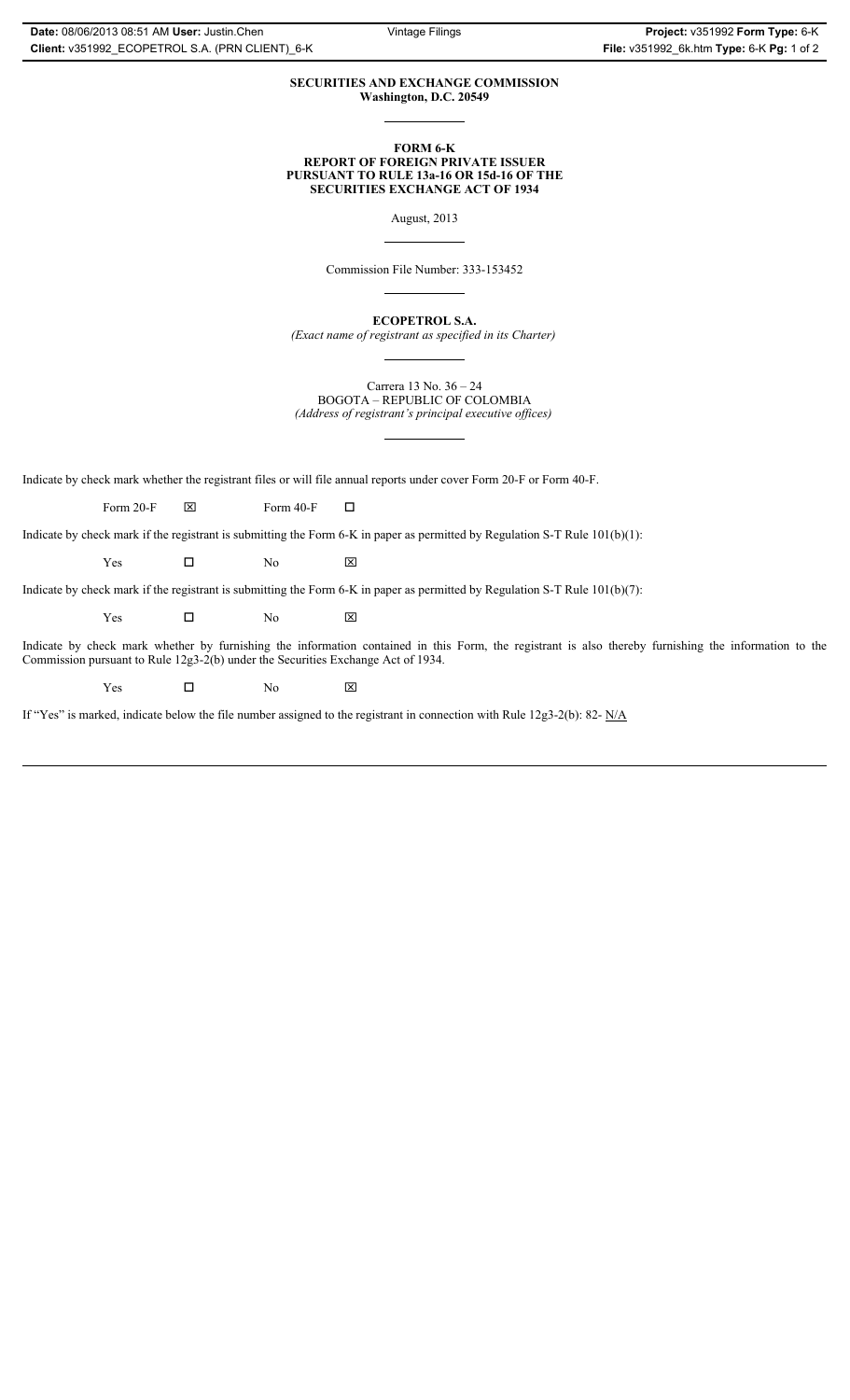## **SIGNATURE**

Pursuant to the requirements of the Securities Exchange Act of 1934, the Registrant has duly caused this report to be signed on its behalf by the undersigned, thereto duly authorized.

Date: August 5, 2013

Ecopetrol S.A.

By: /s/ Adriana Echeverri Name: Adriana Echeverri Title: Authorized Signatory